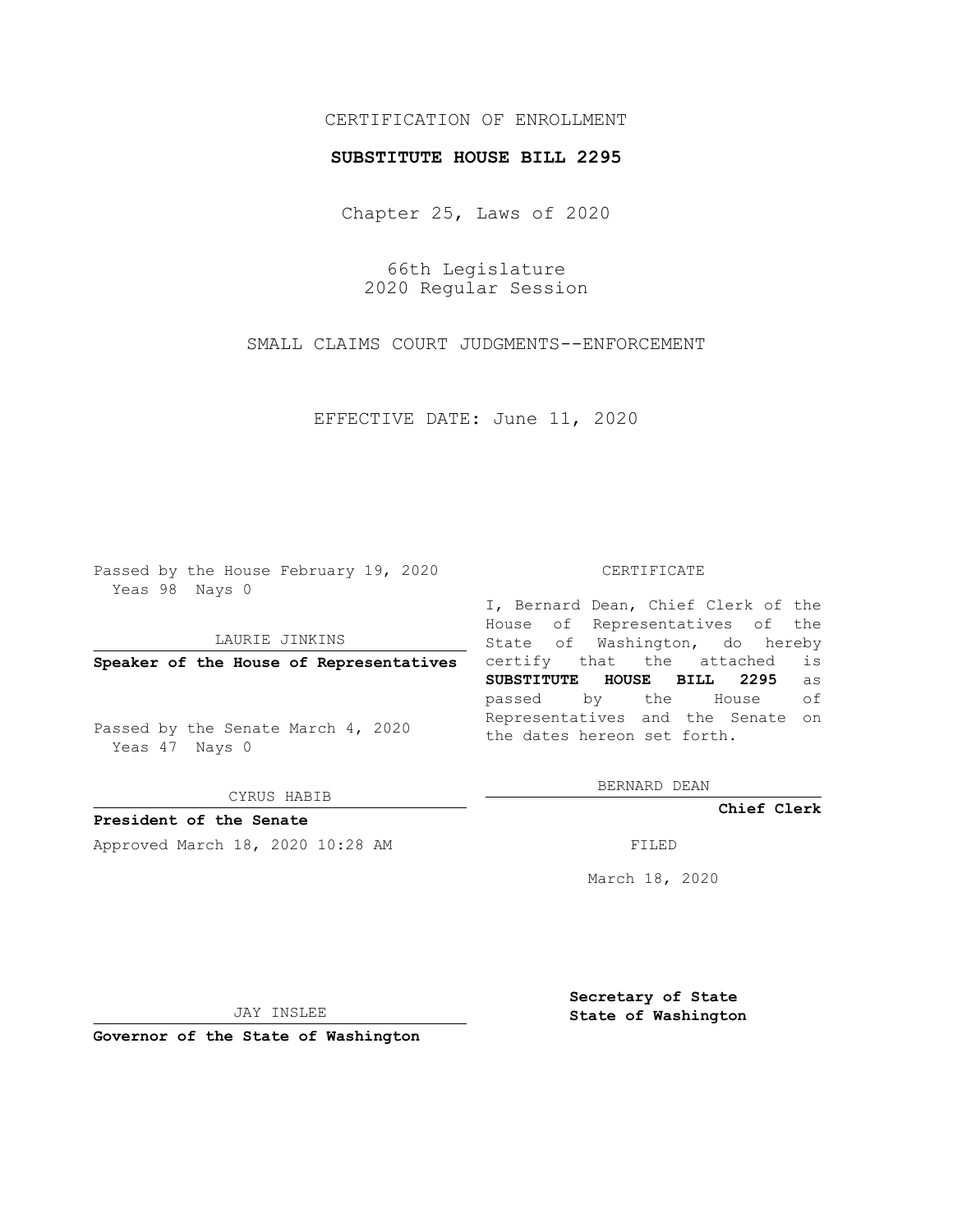## **SUBSTITUTE HOUSE BILL 2295**

Passed Legislature - 2020 Regular Session

**State of Washington 66th Legislature 2020 Regular Session**

**By** House Civil Rights & Judiciary (originally sponsored by Representatives Goodman, Griffey, Irwin, and Wylie)

READ FIRST TIME 01/21/20.

1 AN ACT Relating to enforcement of small claims court judgments; 2 and amending RCW 12.40.105.

3 BE IT ENACTED BY THE LEGISLATURE OF THE STATE OF WASHINGTON:

4 **Sec. 1.** RCW 12.40.105 and 2019 c 251 s 5 are each amended to 5 read as follows:

 (1) Upon the judge's entry of judgment in a small claims action, the judgment is certified as a district court civil judgment and 8 shall be increased by: (a) The amount specified in RCW 36.18.012(2); (b) any post judgment interest provided for in RCW 4.56.110 and 19.52.020; and (c) any other costs incurred by the prevailing party to enforce the judgment, including but not limited to reasonable attorneys' fees, without regard to the jurisdictional limits on the 13 small claims department.

14 (2) The clerk of the small claims department shall enter the 15 civil judgment on the judgment docket of the district court; and, 16 ((as in other judgments of district courts, once the judgment is 17 entered on the district court's docket)) if the losing party fails to 18 pay the judgment within thirty days after such entry, garnishment, 19 execution, and other process on execution provided by law may issue 20 thereon.